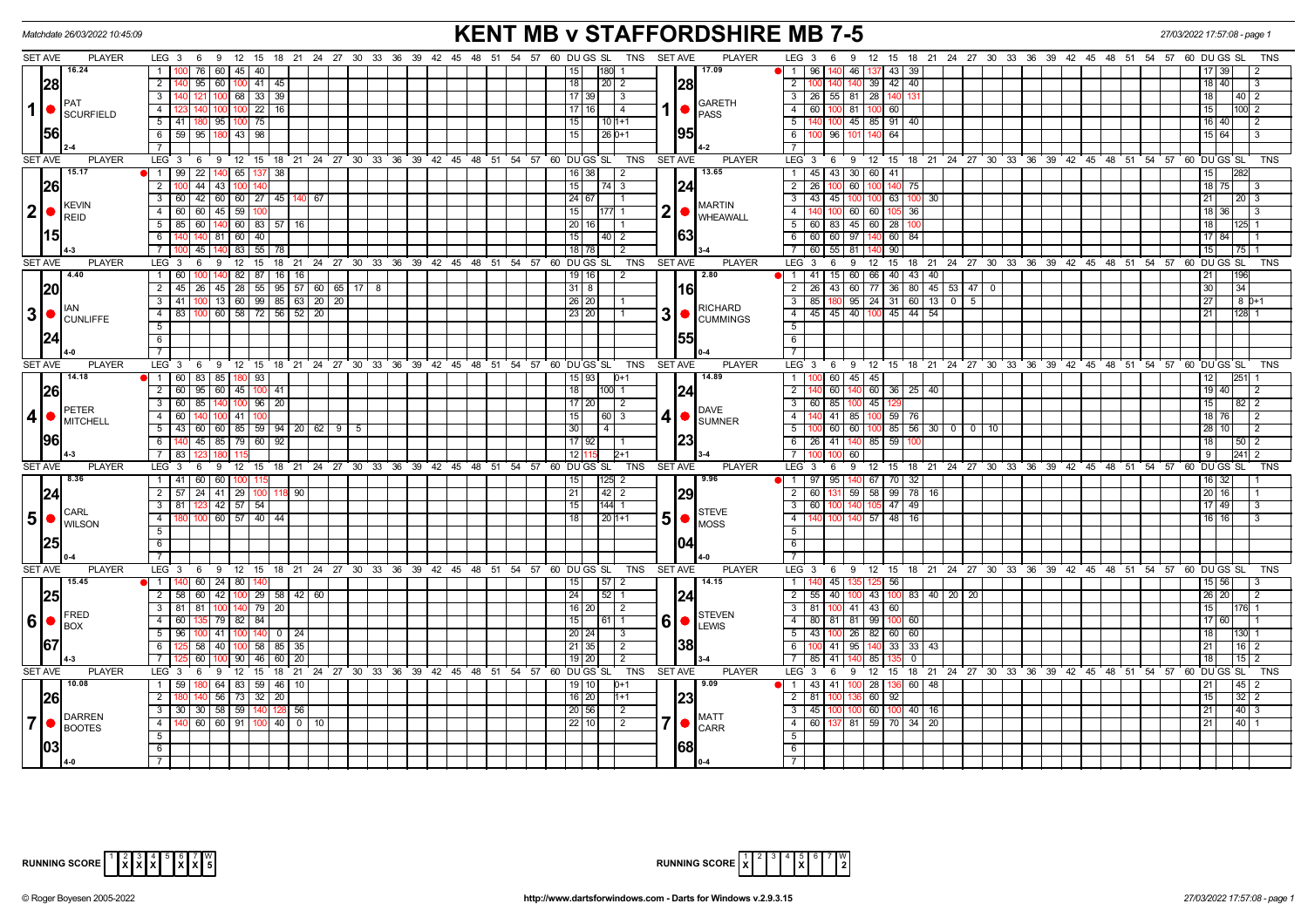|                | <b>KENT MB v STAFFORDSHIRE MB 7-5</b><br>Matchdate 26/03/2022 10:45:09 |                                              |                  |       |                                                 |                         |               |                      |                         |                              |              |                                                            |       |                                                                                        | 27/03/2022 17:57:17 - page 2 |  |    |  |                                                   |  |                 |             |                |                |                |             |                              |                         |                  |                                    |                                   |                  |                 |                 |           |                    |           |    |  |  |  |                                                            |    |                   |     |                |            |
|----------------|------------------------------------------------------------------------|----------------------------------------------|------------------|-------|-------------------------------------------------|-------------------------|---------------|----------------------|-------------------------|------------------------------|--------------|------------------------------------------------------------|-------|----------------------------------------------------------------------------------------|------------------------------|--|----|--|---------------------------------------------------|--|-----------------|-------------|----------------|----------------|----------------|-------------|------------------------------|-------------------------|------------------|------------------------------------|-----------------------------------|------------------|-----------------|-----------------|-----------|--------------------|-----------|----|--|--|--|------------------------------------------------------------|----|-------------------|-----|----------------|------------|
| <b>SET AVE</b> |                                                                        | <b>PLAYER</b>                                | $LEG_36$         |       |                                                 | -9                      | 12 15         |                      |                         |                              |              | 18 21 24 27 30 33 36 39 42                                 |       |                                                                                        |                              |  | 45 |  | 48 51 54 57 60 DU GS SL                           |  |                 |             |                | <b>TNS</b>     | <b>SET AVE</b> |             | <b>PLAYER</b>                |                         | LEG <sub>3</sub> |                                    | 9                                 | $12^{\circ}$     | - 15            |                 |           |                    |           |    |  |  |  | 18 21 24 27 30 33 36 39 42 45 48 51 54 57 60 DUGS SL       |    |                   |     |                | <b>TNS</b> |
|                |                                                                        | 5.84                                         |                  | 13 I  | 26                                              | 45                      |               | 100 76               | 111                     |                              | 41   121     | 68                                                         |       |                                                                                        |                              |  |    |  |                                                   |  |                 | 27 68       |                | 2              |                |             | 13.15                        |                         | 85 I             | 45                                 | 41                                | 41 78            |                 |                 | 46<br>45  |                    |           |    |  |  |  |                                                            |    | 24                | 20  |                |            |
|                | <b>117</b>                                                             |                                              | $\overline{2}$   | $-45$ |                                                 | 83                      |               | 45 60                |                         |                              |              |                                                            |       |                                                                                        |                              |  |    |  |                                                   |  | 15              |             | $ 147 $ 1      |                |                | <b>19</b>   |                              | $\overline{2}$          |                  |                                    |                                   | 85               | $\overline{0}$  | $\overline{20}$ |           |                    |           |    |  |  |  |                                                            |    | $18$   20         |     |                |            |
|                |                                                                        |                                              |                  |       |                                                 | 45                      | 45   41       |                      |                         |                              |              | 70   28   81   37   26   24   8                            |       |                                                                                        |                              |  |    |  |                                                   |  | 36              | 8           |                |                |                |             |                              | $\overline{3}$          | -81              |                                    | 22                                | 40 l             | 15              | 62              |           | 33<br>$\mathbf 0$  | $\circ$ 1 |    |  |  |  |                                                            |    | 33                |     | 2 <sub>1</sub> |            |
|                | 8 •                                                                    | <b>CARL</b><br>LEIGHTON                      | $\overline{4}$   |       |                                                 | 41                      | 83            | 41                   | 30                      |                              | $25 \mid 85$ |                                                            |       |                                                                                        |                              |  |    |  |                                                   |  | $\overline{24}$ |             | 59             |                |                | 8           | <b>NICK</b><br><b>WALTON</b> | $\overline{4}$          | 64               | 45                                 | 55                                | 68               | 76              | 53              |           | 80 20 40           |           |    |  |  |  |                                                            |    | 25 40             |     |                |            |
|                |                                                                        |                                              | 5                | 45 I  | $45$   28                                       |                         |               | $85$   18            |                         | 60                           |              |                                                            |       |                                                                                        |                              |  |    |  |                                                   |  | $\overline{21}$ |             | 213            |                |                |             |                              | $\overline{5}$          | 68               |                                    | 43                                |                  | $\overline{24}$ |                 | 32        |                    |           |    |  |  |  |                                                            |    | 20 32             |     |                |            |
|                | 43                                                                     |                                              | 6                |       | 85                                              | 43                      | - 22 I        | 85                   | 47                      | 98                           |              |                                                            |       |                                                                                        |                              |  |    |  |                                                   |  |                 | 20 98       |                |                |                | 177         |                              | 6                       | 85               | 45                                 | 41                                | 60 41            |                 | 59              | 85        |                    |           |    |  |  |  |                                                            |    | 21                | 85  |                |            |
|                |                                                                        |                                              |                  |       | 64                                              | $\overline{28}$         |               | $23 \mid 28 \mid$    |                         |                              |              | $\begin{bmatrix} 76 & 26 & 12 & 42 & 61 & 0 \end{bmatrix}$ |       |                                                                                        |                              |  |    |  |                                                   |  | 33              |             | l 20 l         |                |                |             |                              |                         | 60               |                                    |                                   | 40 38            |                 | $\overline{28}$ |           | $35$   40   0   10 |           | 10 |  |  |  |                                                            |    | 31 10             |     |                |            |
| <b>SET AVE</b> |                                                                        | <b>PLAYER</b>                                | LEG <sub>3</sub> |       |                                                 |                         |               | 15                   | 18                      | 21                           | 24           | $^{\circ}$ 27                                              |       |                                                                                        |                              |  |    |  | 30 33 36 39 42 45 48 51 54 57 60 DUGS SL          |  |                 |             |                | <b>TNS</b>     | SET AVE        |             | <b>PLAYER</b>                | LEG <sup>®</sup>        | - 3              |                                    |                                   | 12               | 15              | 18              | 21        | $24$ 27            | 30        |    |  |  |  | 33 36 39 42 45 48 51 54 57 60 DUGS SL                      |    |                   |     |                | <b>TNS</b> |
|                |                                                                        | 6.11                                         |                  |       | 43                                              |                         | 54            |                      | -0                      |                              |              |                                                            |       |                                                                                        |                              |  |    |  |                                                   |  | 18              |             | 16   3         |                |                |             | 14.27                        |                         |                  | 26                                 | 43                                | 60               |                 | 41              |           |                    |           |    |  |  |  |                                                            |    | 21                |     |                |            |
|                | 21                                                                     |                                              | 2 I              | 85    | 93                                              |                         |               | $45 \mid 57 \mid 57$ |                         |                              |              |                                                            |       |                                                                                        |                              |  |    |  |                                                   |  | 18              |             | 64             |                |                | 23          |                              | $\overline{2}$          | 85               |                                    |                                   | $60$ 57          |                 | $-60$           |           |                    |           |    |  |  |  |                                                            |    | $17$ 60           |     | 2              |            |
|                |                                                                        |                                              | $\overline{3}$   |       |                                                 | 44 85 85 9 123 59 56    |               |                      |                         |                              |              |                                                            |       |                                                                                        |                              |  |    |  |                                                   |  | 21              |             | 40 1           |                |                |             |                              | $\overline{3}$          |                  |                                    |                                   | 137 <sup>1</sup> | $\overline{0}$  | $\overline{12}$ | $0$ 12    |                    |           |    |  |  |  |                                                            |    | $24$ 12           |     |                |            |
|                |                                                                        | $9$ $\bullet$ $_{\text{REID}}^{\text{PAUL}}$ | $\overline{4}$   | 55    | 85                                              | 85 55 57 84 41 7        |               |                      |                         |                              |              |                                                            | 16 16 |                                                                                        |                              |  |    |  |                                                   |  | 30              | 16          |                |                |                | 9 •         | SHANE<br>BECKETT             | $\overline{4}$          | 45 I             |                                    | 60                                |                  | 55 45 41        |                 |           | $41$ 24 60         |           |    |  |  |  |                                                            |    | 27                | 89  |                |            |
|                |                                                                        |                                              | 5                |       |                                                 | 58 30 60 57             |               |                      |                         |                              |              |                                                            |       |                                                                                        |                              |  |    |  |                                                   |  | 12              |             | 296            |                |                |             |                              | $\overline{5}$          |                  |                                    |                                   | $59$ 62          |                 |                 |           |                    |           |    |  |  |  |                                                            |    | 15 62             |     | $2+1$          |            |
|                | <u> 10 </u>                                                            |                                              | 6                |       |                                                 |                         |               |                      |                         |                              |              |                                                            |       |                                                                                        |                              |  |    |  |                                                   |  |                 |             |                |                |                | 23          |                              | 6                       |                  |                                    |                                   |                  |                 |                 |           |                    |           |    |  |  |  |                                                            |    |                   |     |                |            |
|                |                                                                        |                                              |                  |       |                                                 |                         |               |                      |                         |                              |              |                                                            |       |                                                                                        |                              |  |    |  |                                                   |  |                 |             |                |                |                |             |                              |                         |                  |                                    |                                   |                  |                 |                 |           |                    |           |    |  |  |  |                                                            |    |                   |     |                |            |
| <b>SET AVE</b> |                                                                        | <b>PLAYER</b>                                | $LEG_3$          |       | - 6                                             | -9                      | 12            | - 15                 | 18                      |                              |              |                                                            |       |                                                                                        |                              |  |    |  | 21 24 27 30 33 36 39 42 45 48 51 54 57 60 DUGS SL |  |                 |             |                | <b>TNS</b>     | SET AVE        |             | <b>PLAYER</b>                |                         | $LEG \ 3$        | - 6                                | -9                                | 12 15            |                 |                 |           |                    |           |    |  |  |  | 18 21 24 27 30 33 36 39 42 45 48 51 54 57 60 DUGS SL       |    |                   |     |                | <b>TNS</b> |
|                |                                                                        | 7.19                                         | $-7$             | 45    |                                                 | 76                      | 85            | 28                   | 40                      | 36                           | 55           |                                                            |       |                                                                                        |                              |  |    |  |                                                   |  | 24              |             | 76             |                |                |             | 7.25                         | $\mathbf{1}$            | 60               |                                    |                                   | 60               | 59              | 44              | 90<br>50  |                    |           |    |  |  |  |                                                            |    | $24$ 90           |     |                |            |
|                | 19                                                                     |                                              | $\overline{2}$   | $-44$ | $100$ 128 88<br>$0$   18   0   10  <br>45<br>60 |                         |               |                      |                         |                              |              |                                                            |       | <b>20</b><br> 30 <br>$100$ $100$ $57$ $50$ 0 20 0 2<br>$\overline{2}$<br>60<br>85<br>9 |                              |  |    |  |                                                   |  | $31$ 20         |             | $\overline{2}$ |                |                |             |                              |                         |                  |                                    |                                   |                  |                 |                 |           |                    |           |    |  |  |  |                                                            |    |                   |     |                |            |
|                |                                                                        | <b>DAVE</b>                                  | $\overline{3}$   | 43    | $\overline{22}$                                 | 95                      |               |                      | $\overline{76}$         |                              | $26 \mid 58$ |                                                            |       |                                                                                        |                              |  |    |  |                                                   |  | 24              |             | 68             |                |                |             | STEVE                        | $\overline{\mathbf{3}}$ | 55               | 45                                 | 42                                | $100 \quad 28$   |                 | 85              | $98 \ 48$ |                    |           |    |  |  |  |                                                            |    | $24$ 48           |     |                |            |
|                | IQ ●                                                                   | <b>SAINT</b>                                 | $\overline{4}$   | 43    | 61                                              | $100$ 45 58 58 128 4 4  |               |                      |                         |                              |              |                                                            |       |                                                                                        |                              |  |    |  |                                                   |  | $\boxed{25}$ 4  |             | $\overline{2}$ |                | 10 ●           | BAYLEY      | $\overline{4}$               | 97                      |                  | $\frac{125}{60}$ 60 99 82 24 7 5 0 |                                   |                  |                 |                 |           |                    |           |    |  |  |  |                                                            | 27 | $\vert$ 2 $\vert$ |     |                |            |
|                |                                                                        |                                              | 5                | 45 I  | 32                                              | 60                      |               | 123                  | 61                      |                              |              |                                                            |       |                                                                                        |                              |  |    |  |                                                   |  | 18              |             | $ 40 $ 2       |                |                |             |                              | $\overline{5}$          |                  | 60 85                              | 10 <sub>c</sub>                   | $100 -$          |                 | 56              |           |                    |           |    |  |  |  |                                                            |    | 17 56             |     |                |            |
|                | 112                                                                    |                                              | 6                |       |                                                 |                         |               |                      |                         |                              |              |                                                            |       |                                                                                        |                              |  |    |  |                                                   |  |                 |             |                |                |                | 35          |                              | $6\overline{6}$         |                  |                                    |                                   |                  |                 |                 |           |                    |           |    |  |  |  |                                                            |    |                   |     |                |            |
|                |                                                                        |                                              |                  |       |                                                 |                         |               |                      |                         |                              |              |                                                            |       |                                                                                        |                              |  |    |  |                                                   |  |                 |             |                |                |                |             |                              | $\overline{7}$          |                  |                                    |                                   |                  |                 |                 |           |                    |           |    |  |  |  |                                                            |    |                   |     |                |            |
| <b>SET AVE</b> |                                                                        | <b>PLAYER</b>                                | LEG <sub>3</sub> |       | - 6                                             | $\mathbf{Q}$            | 12            | 15                   | 18                      |                              |              |                                                            |       |                                                                                        |                              |  |    |  | 21 24 27 30 33 36 39 42 45 48 51 54 57 60 DUGS SL |  |                 |             |                | TNS            | <b>SET AVE</b> |             | <b>PLAYER</b>                |                         | LEG <sub>3</sub> | -6                                 | -9                                |                  |                 |                 |           |                    |           |    |  |  |  | 12 15 18 21 24 27 30 33 36 39 42 45 48 51 54 57 60 DUGS SL |    |                   |     |                | TNS        |
|                |                                                                        | 9.80                                         |                  | 83    | 46                                              |                         |               | 26                   | 57                      |                              | 48 16        |                                                            |       |                                                                                        |                              |  |    |  |                                                   |  |                 | 23 16       |                | 2              |                |             | 3.21                         |                         | 58               |                                    | 21                                | 41 41            |                 | 81              | 21 42     |                    |           |    |  |  |  |                                                            |    | 24                | 155 |                |            |
|                | 23                                                                     |                                              | $\overline{2}$   |       | 85                                              |                         |               | $40 \mid 42 \mid$    | 49 60                   |                              |              |                                                            |       |                                                                                        |                              |  |    |  |                                                   |  |                 | 20 60       |                | 2              |                | l18l        |                              | $\overline{2}$          | 43               |                                    | 98                                |                  | 43 100 40       |                 |           |                    |           |    |  |  |  |                                                            |    | 18                |     | 56 2           |            |
|                |                                                                        | <b>CLIVE</b>                                 | $\mathbf{3}$     | 96    |                                                 | 60                      |               | $150$ 45             | 8                       |                              | $0 \mid 2$   |                                                            |       |                                                                                        |                              |  |    |  |                                                   |  |                 | $23 \mid 2$ |                | 2              |                |             | DANNY                        | $\overline{3}$          | 58               |                                    | $\overline{55}$ 60 44 11 40 30 57 |                  |                 |                 |           |                    |           |    |  |  |  |                                                            |    | 24                | 146 |                |            |
|                | 11●                                                                    | <b>BARDEN</b>                                | $\overline{4}$   |       |                                                 | 85   45   100   77   14 |               |                      |                         | 40 <sup>1</sup>              |              |                                                            |       |                                                                                        |                              |  |    |  |                                                   |  |                 | 20 40       |                | $\overline{2}$ | 1              |             | <b>KFY</b>                   | $\overline{4}$          |                  |                                    | 58 42 83 66 58                    |                  |                 |                 |           |                    |           |    |  |  |  |                                                            |    | 18                | 94  |                |            |
|                |                                                                        |                                              | 5                |       |                                                 |                         |               |                      |                         |                              |              |                                                            |       |                                                                                        |                              |  |    |  |                                                   |  |                 |             |                |                |                |             |                              | $\overline{5}$          |                  |                                    |                                   |                  |                 |                 |           |                    |           |    |  |  |  |                                                            |    |                   |     |                |            |
|                | <b>30</b>                                                              |                                              | 6                |       |                                                 |                         |               |                      |                         |                              |              |                                                            |       |                                                                                        |                              |  |    |  |                                                   |  |                 |             |                |                |                | 49          |                              | 6                       |                  |                                    |                                   |                  |                 |                 |           |                    |           |    |  |  |  |                                                            |    |                   |     |                |            |
|                |                                                                        |                                              |                  |       |                                                 |                         |               |                      |                         |                              |              |                                                            |       |                                                                                        |                              |  |    |  |                                                   |  |                 |             |                |                |                |             |                              |                         |                  |                                    |                                   |                  |                 |                 |           |                    |           |    |  |  |  |                                                            |    |                   |     |                |            |
| <b>SET AVE</b> |                                                                        | <b>PLAYER</b>                                | $LEG_3$          |       | -6                                              | 9                       | $12 \quad 15$ |                      | 18                      |                              |              |                                                            |       |                                                                                        |                              |  |    |  | 21 24 27 30 33 36 39 42 45 48 51 54 57 60 DUGS SL |  |                 |             |                | <b>TNS</b>     | SET AVE        |             | <b>PLAYER</b>                |                         | $LEG_3$          | -6                                 | 9                                 |                  | 12 15 18        |                 |           |                    |           |    |  |  |  | 21 24 27 30 33 36 39 42 45 48 51 54 57 60 DUGS SL          |    |                   |     |                | <b>TNS</b> |
|                |                                                                        | 10.01                                        | <b>e</b> l 1 I   | 83    |                                                 | 40                      | 26   60       |                      |                         | 52                           |              |                                                            |       |                                                                                        |                              |  |    |  |                                                   |  |                 | 20 52       |                | 2              |                |             | 7.35                         | $\overline{1}$          |                  | 60                                 | 83                                | 43 95            |                 | 40              |           |                    |           |    |  |  |  |                                                            |    | 18                | 80  |                |            |
|                | 24                                                                     |                                              | 2                | 60    |                                                 | 45                      | 86 I          | 43                   | 60                      |                              |              |                                                            |       |                                                                                        |                              |  |    |  |                                                   |  | 18              |             | 86             |                |                | 23          |                              | $\overline{2}$          |                  |                                    | 83                                | 89 I             | $^{\circ}$      | 36              | 16        |                    |           |    |  |  |  |                                                            |    | 20   16           |     |                |            |
|                |                                                                        | PAUL                                         | 3                | 60 l  | 45                                              |                         |               |                      | $100$ 54 95 47          |                              |              |                                                            |       |                                                                                        |                              |  |    |  |                                                   |  |                 | 20 47       |                | 2              |                |             | STUART                       | $\overline{\mathbf{3}}$ | 62 I             |                                    | 98                                | 40 56            |                 | 40              |           |                    |           |    |  |  |  |                                                            |    | 18                | 68  |                |            |
|                | l2 ●                                                                   | FOX                                          | $\overline{4}$   | 60    |                                                 | 83                      |               | $100$ 58             | $\overline{\mathbf{0}}$ | 60                           |              |                                                            |       |                                                                                        |                              |  |    |  |                                                   |  |                 | 20 60       |                | $\overline{2}$ |                |             | $12 \bullet$ SIVARI          | $\overline{4}$          |                  | 41 60                              | 49                                |                  | 81 85 64        |                 | 89        |                    |           |    |  |  |  |                                                            |    | 21                | 32  |                |            |
|                |                                                                        |                                              | 5                |       |                                                 |                         |               |                      |                         | $\frac{60}{100}$ 85 60 60 36 |              |                                                            |       |                                                                                        |                              |  |    |  |                                                   |  |                 | $19$ 36     |                | $\overline{2}$ |                |             |                              | $\overline{5}$          |                  |                                    |                                   |                  |                 |                 |           |                    |           |    |  |  |  |                                                            |    | 18                |     | $ 135 $ 2      |            |
|                | 94                                                                     |                                              | 6                |       |                                                 |                         |               |                      |                         |                              |              |                                                            |       |                                                                                        |                              |  |    |  |                                                   |  |                 |             |                |                |                | <b>1051</b> |                              | 6                       |                  |                                    |                                   |                  |                 |                 |           |                    |           |    |  |  |  |                                                            |    |                   |     |                |            |
|                |                                                                        | $14-1$                                       | $\overline{7}$   |       |                                                 |                         |               |                      |                         |                              |              |                                                            |       |                                                                                        |                              |  |    |  |                                                   |  |                 |             |                |                |                |             |                              | $\overline{7}$          |                  |                                    |                                   |                  |                 |                 |           |                    |           |    |  |  |  |                                                            |    |                   |     |                |            |

| OP:<br>10 AC IIar                                    | $M$ oss 29.04                  |
|------------------------------------------------------|--------------------------------|
| ________<br>12 I W<br><b>RUNNING SCORE</b><br>.<br>. | $\mathbf{a}^{12}$<br>.<br>יכים |